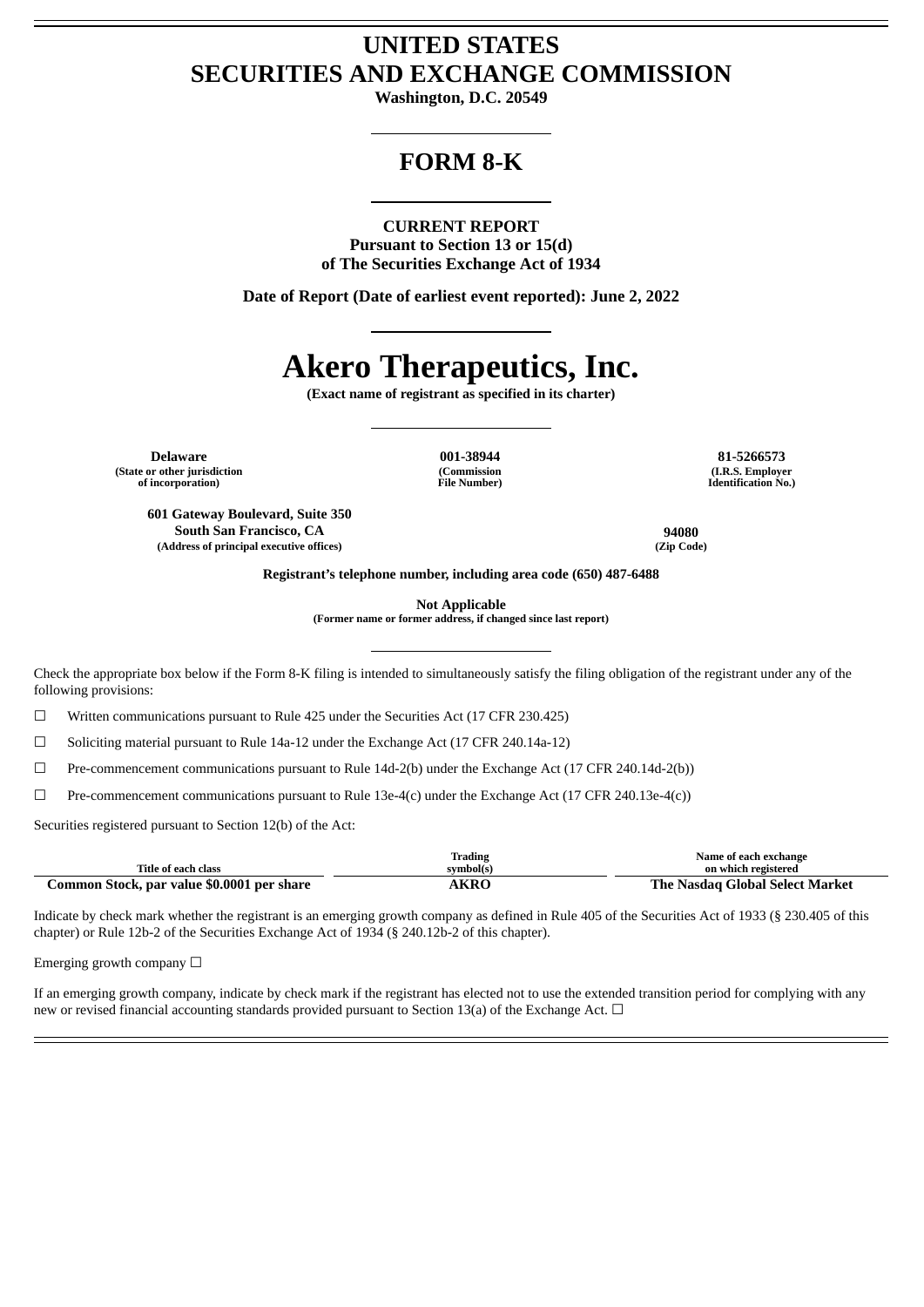#### **Item 5.07. Submission of Matters to a Vote of Security Holders.**

Akero Therapeutics, Inc. (the "Company") held its Annual Meeting of Stockholders (the "Annual Meeting") on June 2, 2022. As of April 4, 2022, the record date for the Annual Meeting, there were 35,022,935 outstanding shares of the Company's common stock. The Company's stockholders voted on the following matters, which are described in detail in the Company's Definitive Proxy Statement filed with the U.S. Securities and Exchange Commission ("SEC") on April 28, 2022: (i) to elect two directors, Judy Chou, Ph.D. and Tomas Heyman, as Class III directors of the Company to each serve for a three-year term expiring at the Company's annual meeting of stockholders in 2025 and until their respective successors have been duly elected and qualified, subject to their earlier death, resignation or removal ("Proposal 1"), (ii) to ratify the appointment of Deloitte & Touche LLP as the Company's independent registered public accounting firm for the fiscal year ending December 31, 2022 ("Proposal 2"), (iii) to approve, by non-binding advisory vote, the compensation of the Company's named executive officers ("Proposal 3") and (iv) to approve, by non-binding advisory vote, the frequency of future non-binding advisory votes on the compensation paid to the Company's named executive officers ("Proposal 4").

The Company's stockholders approved the Class III director nominees recommended for election in Proposal 1 at the Annual Meeting. The Company's stockholders voted for Class III directors as follows:

| <b>Class III Director Nominee</b> | For        | Withheld  | <b>Broker Non-Votes</b> |
|-----------------------------------|------------|-----------|-------------------------|
| Judy Chou, Ph. D.                 | 20,811,735 | 50,954    | 4,531,548               |
| Tomas Heyman                      | 15,279,553 | 5,583,136 | 4,531,548               |

The Company's stockholders approved to ratify the appointment of Deloitte & Touche LLP in Proposal 2. The votes cast at the Annual Meeting were as follows:

| For                        | Against | Abstain |
|----------------------------|---------|---------|
| 73,581<br>$n = 1$<br>25,37 | .848    | ,808    |

The Company's stockholders approved, by non-binding advisory vote, the compensation of the Company's named executive officers in Proposal 3. The votes cast at the Annual Meeting were as follows:

| For                  | Against                                                                                                                              | Abstair              | <b>Broker Non-Votes</b> |
|----------------------|--------------------------------------------------------------------------------------------------------------------------------------|----------------------|-------------------------|
| $\sim$ $\sim$<br>20. | 384<br>ם רו<br><b>Contract Contract Contract Contract Contract Contract Contract Contract Contract Contract Contract Contract Co</b> | $\sim$<br>----<br>-- | $F \cup Q$<br>$-21$     |

The Company's stockholders voted, on a non-binding advisory basis, for the frequency of future non-binding advisory votes on the compensation paid to the Company's named executive officers to occur every year in Proposal 4. The votes cast at the Annual Meeting were as follows:

| $\sim$ $\sim$<br>One Year | Two Years         | Three<br>Years               | Abstain     |
|---------------------------|-------------------|------------------------------|-------------|
| (1763.817)<br>20.         | 770<br>70<br>T. 7 | $\sim$ $\sim$<br>84<br>4.643 | .<br>$\sim$ |

No other matters were submitted to or voted on by the Company's stockholders at the Annual Meeting.

\* \* \*